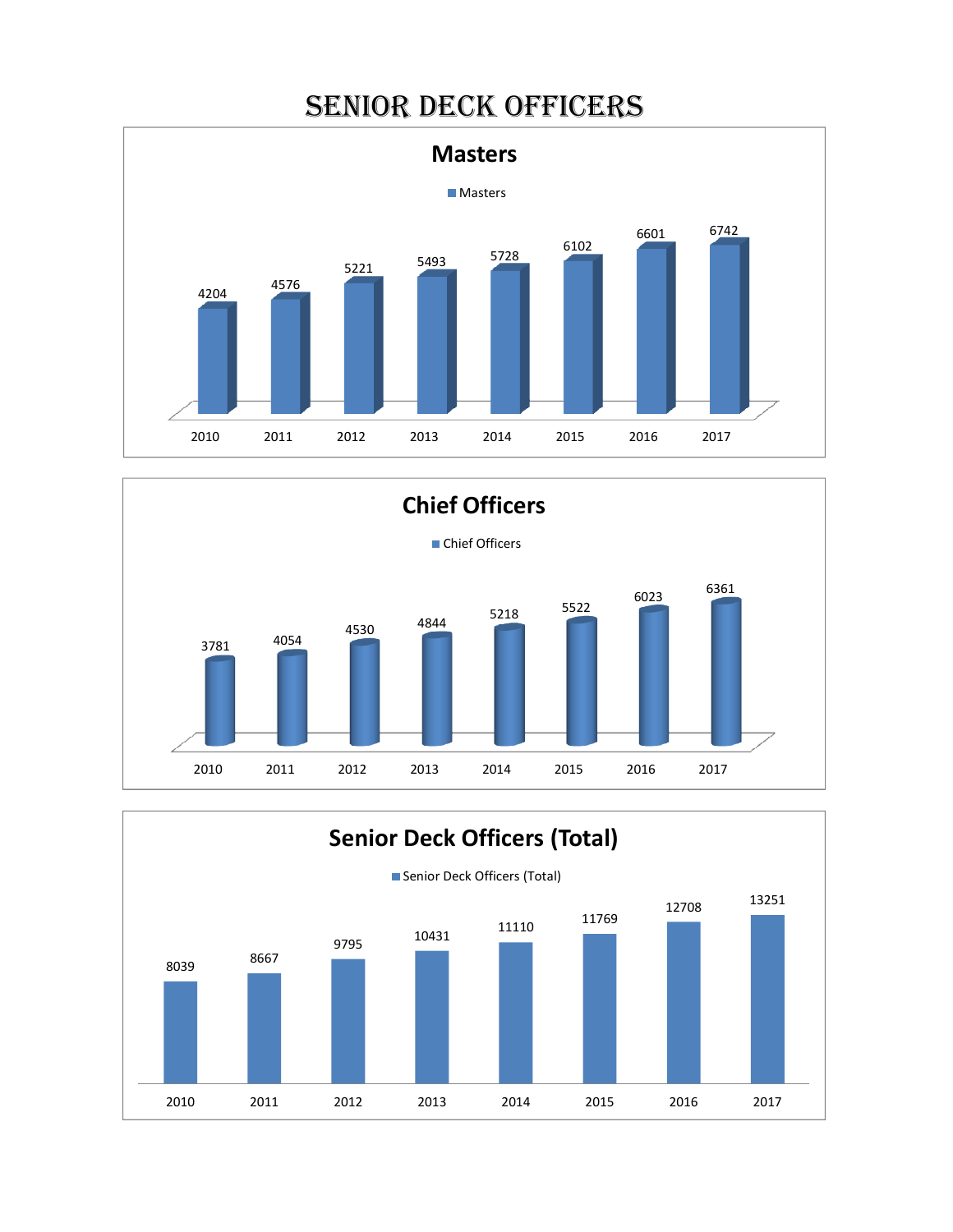## SENIOR ENGINEER OFFICERS





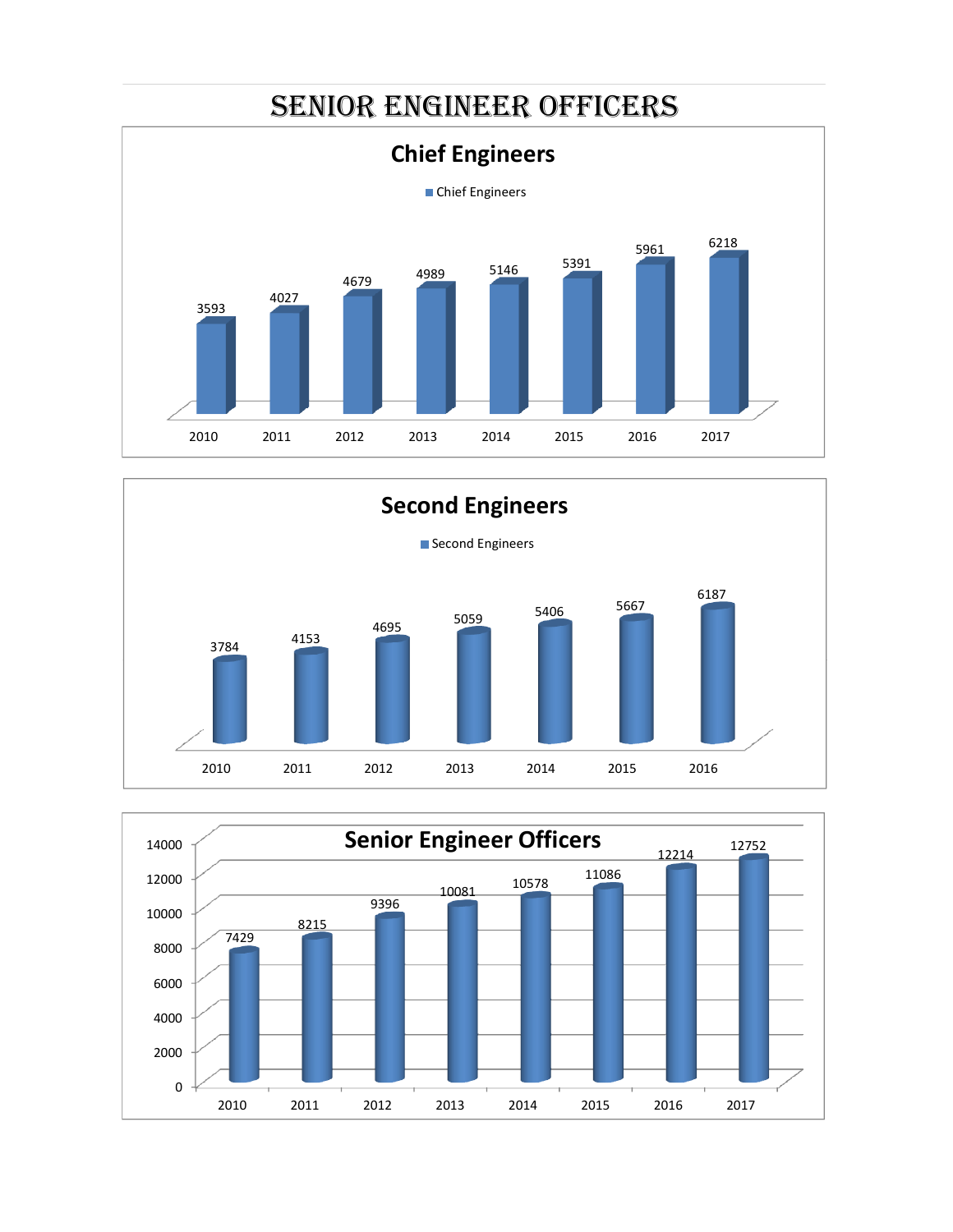# **COMPARISONS**



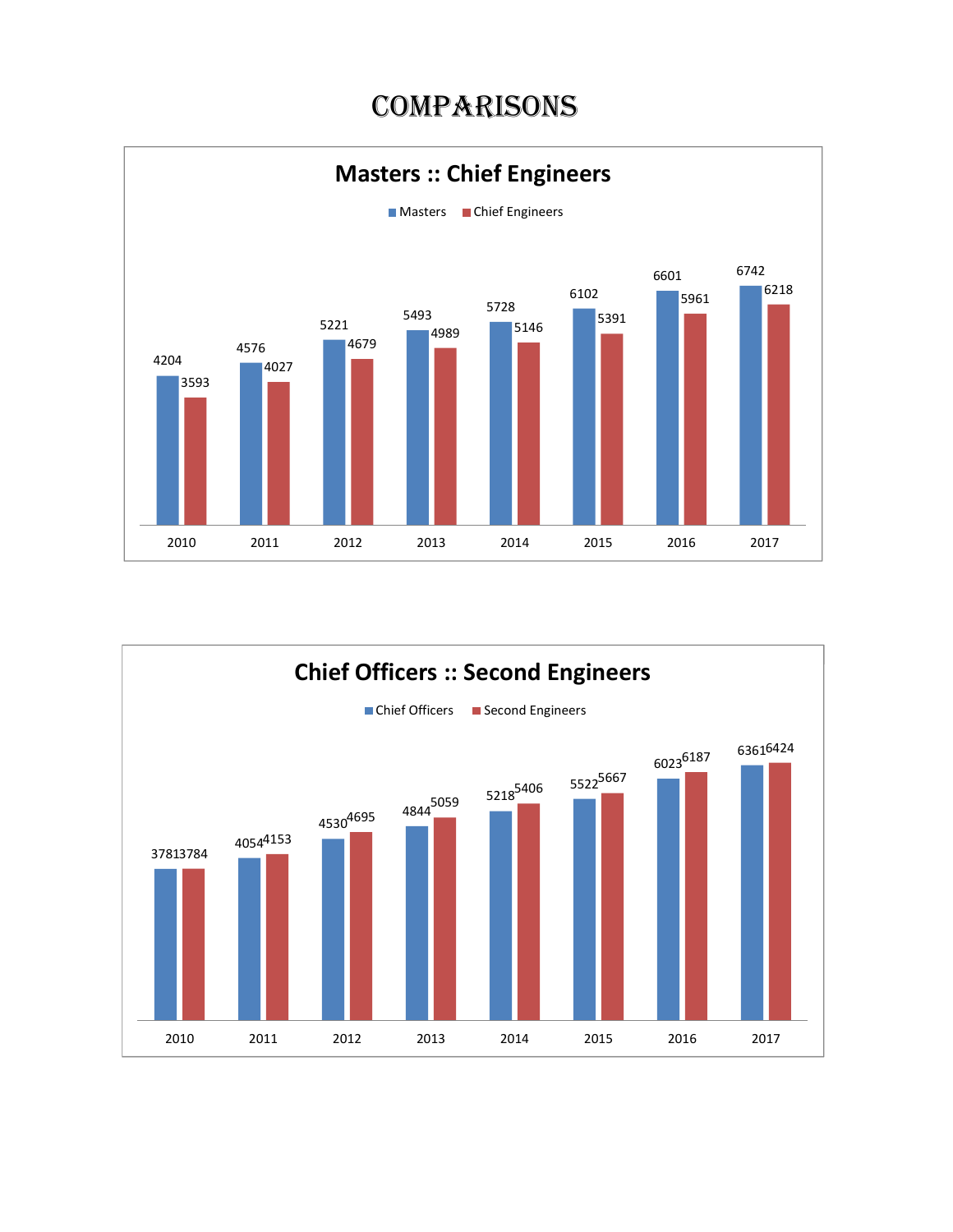## **COMPARISONS**



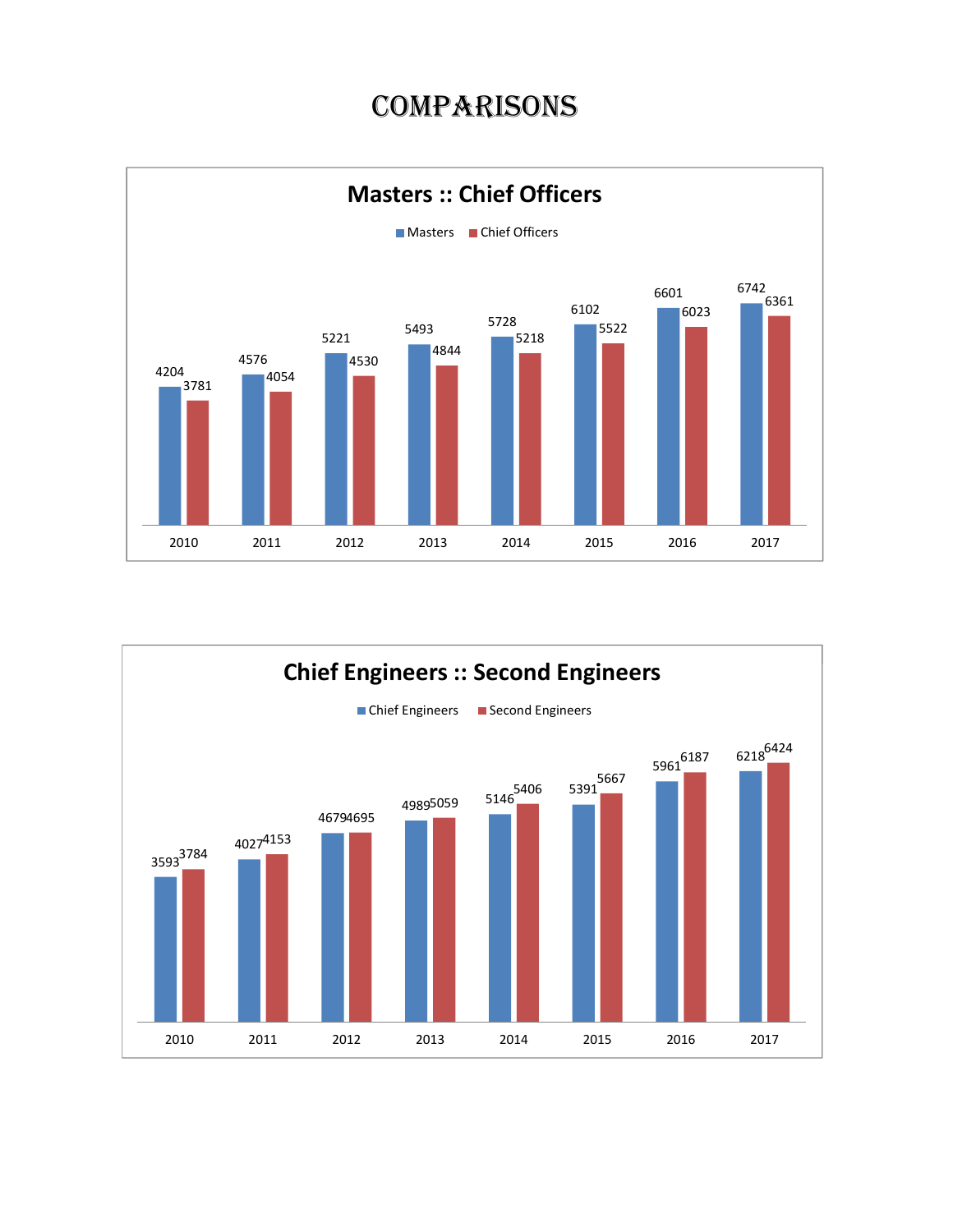# JUNIOR DECK OFFICERS





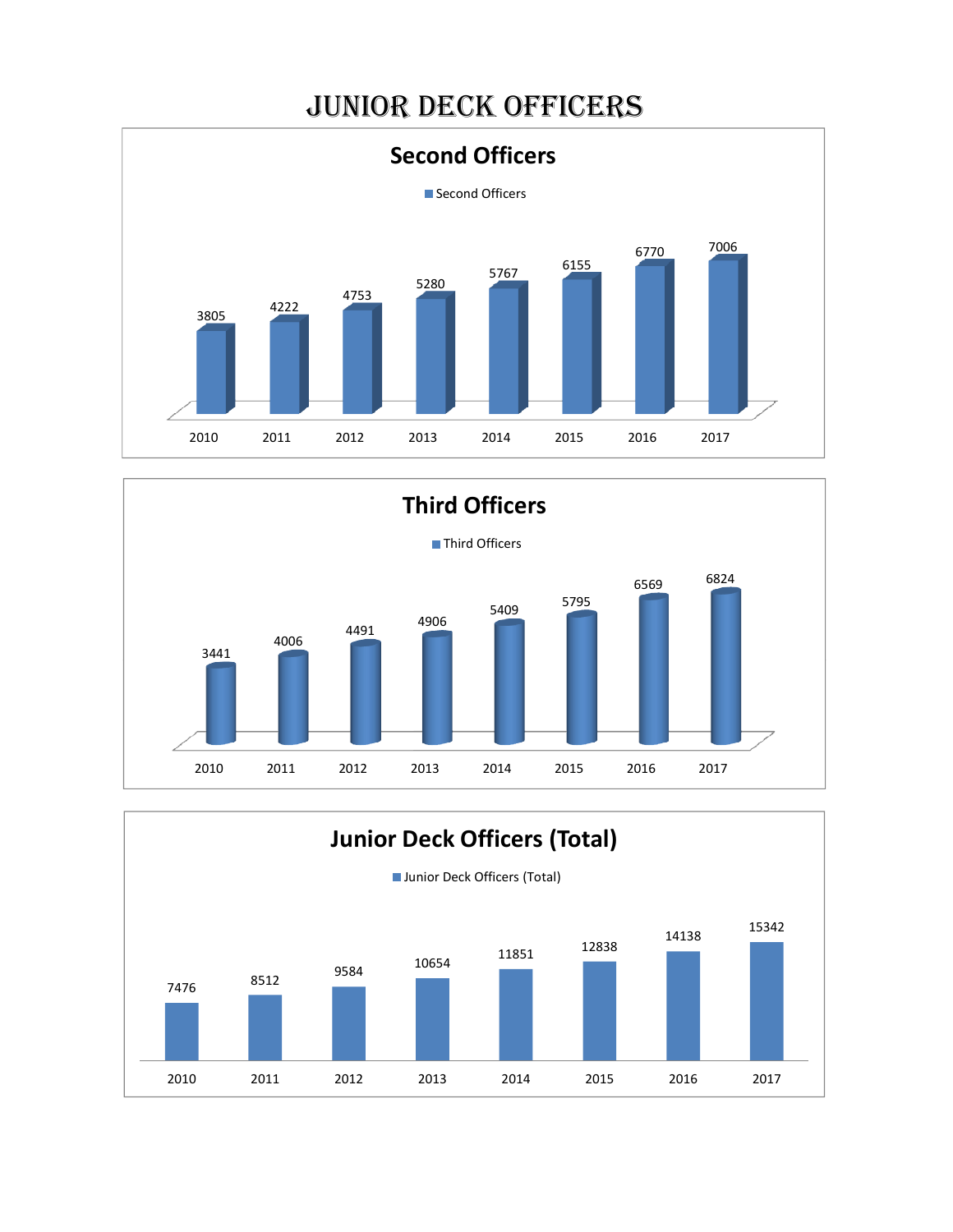## JUNIOR ENGINEER OFFICERS





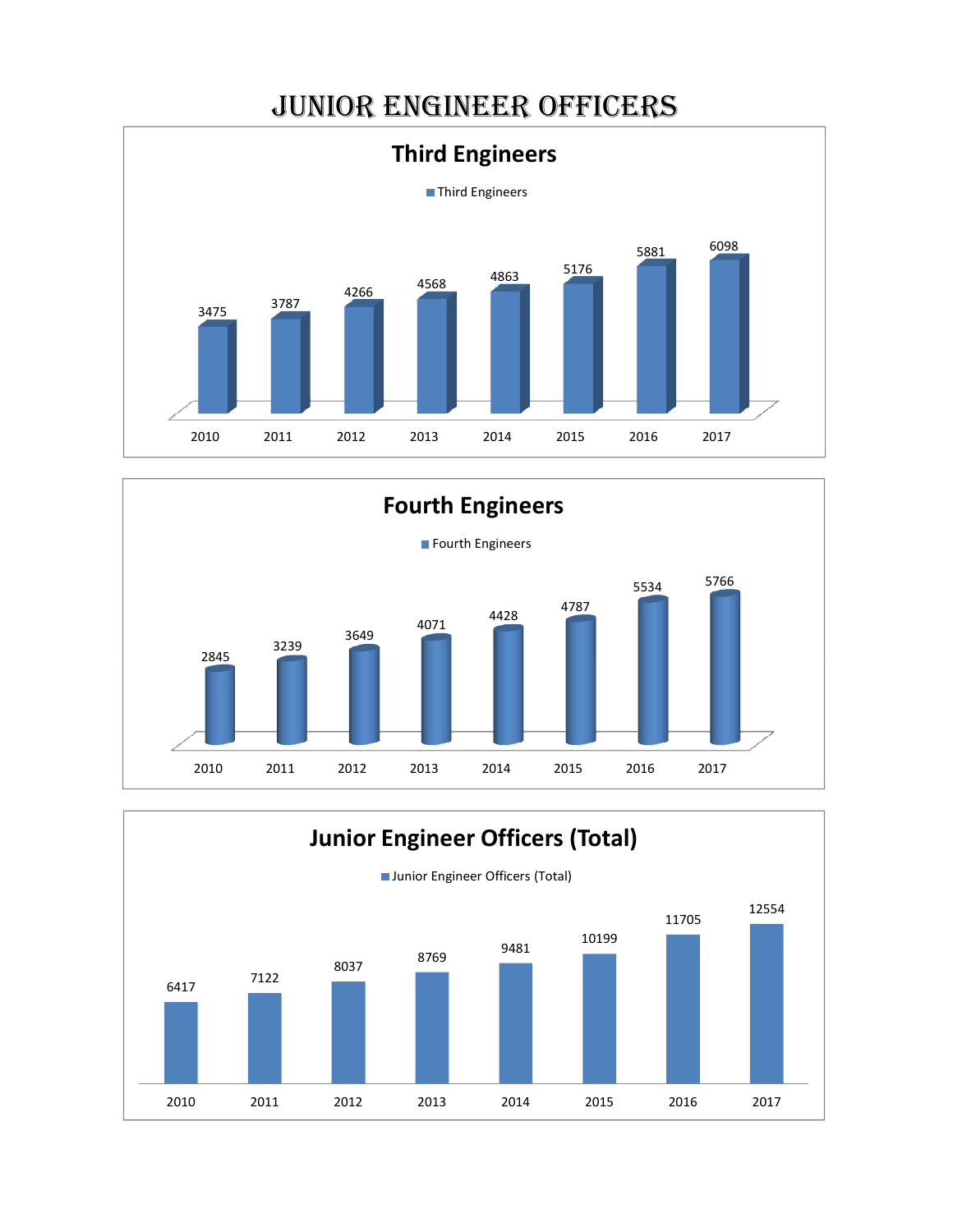## **COMPARISONS**



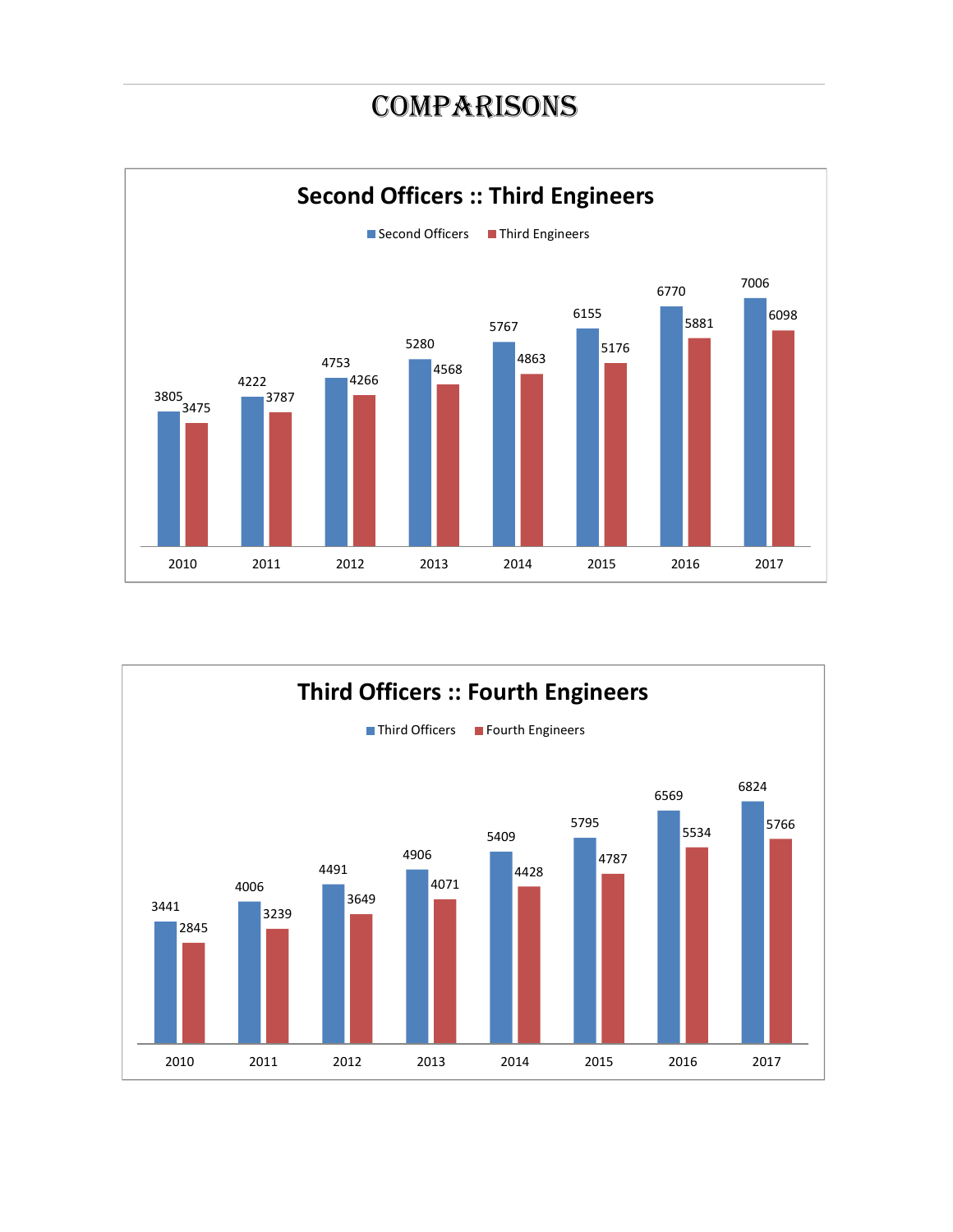



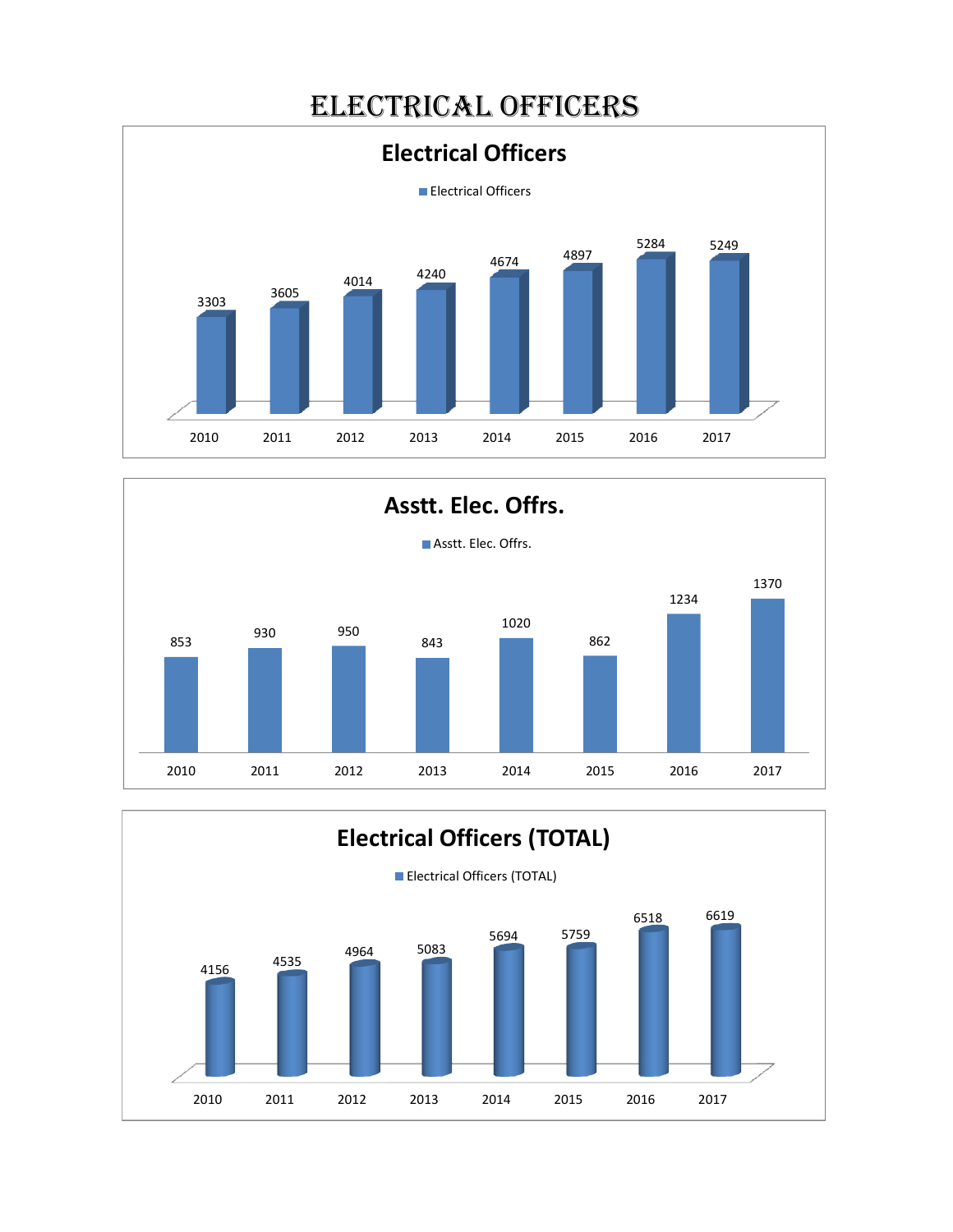



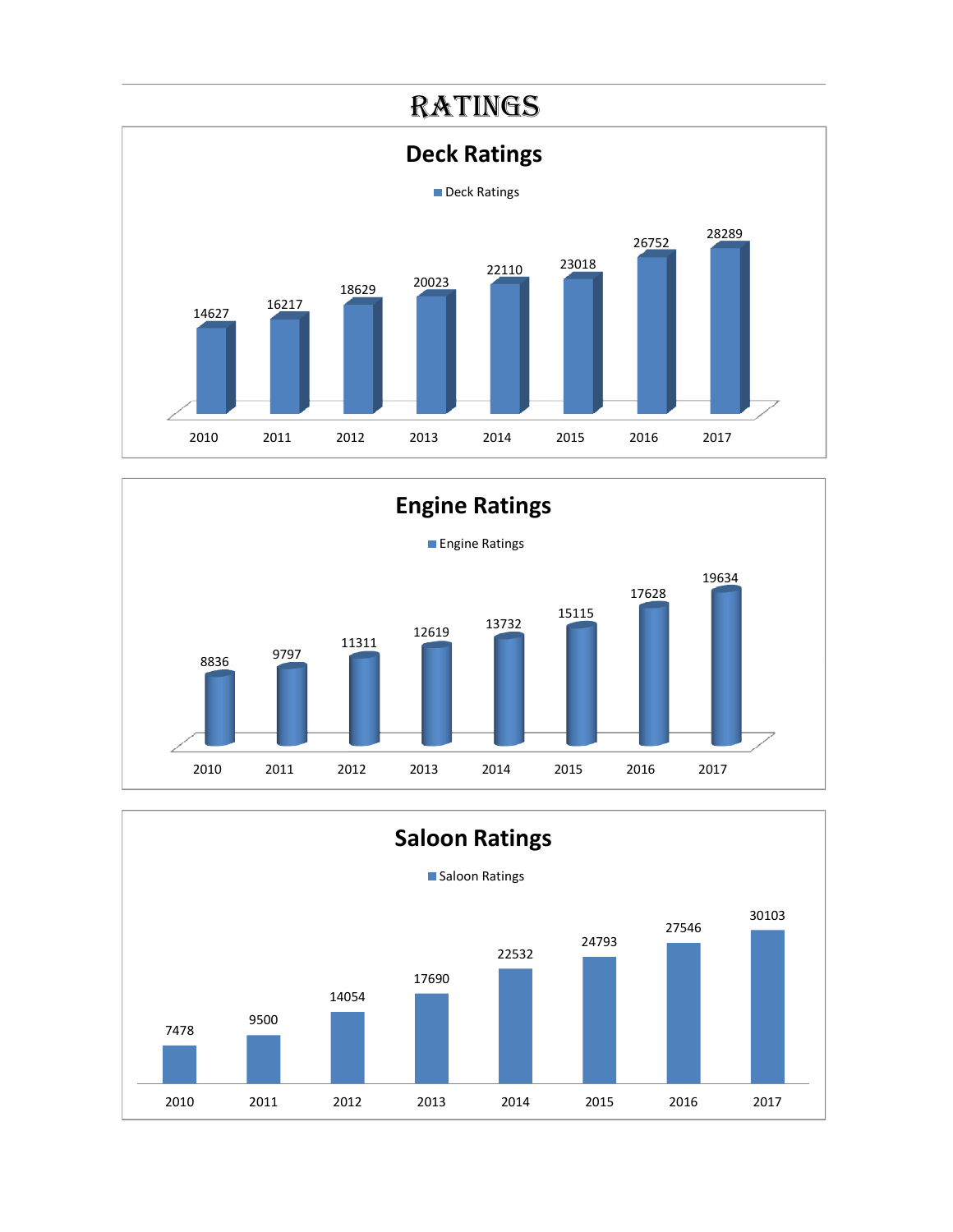



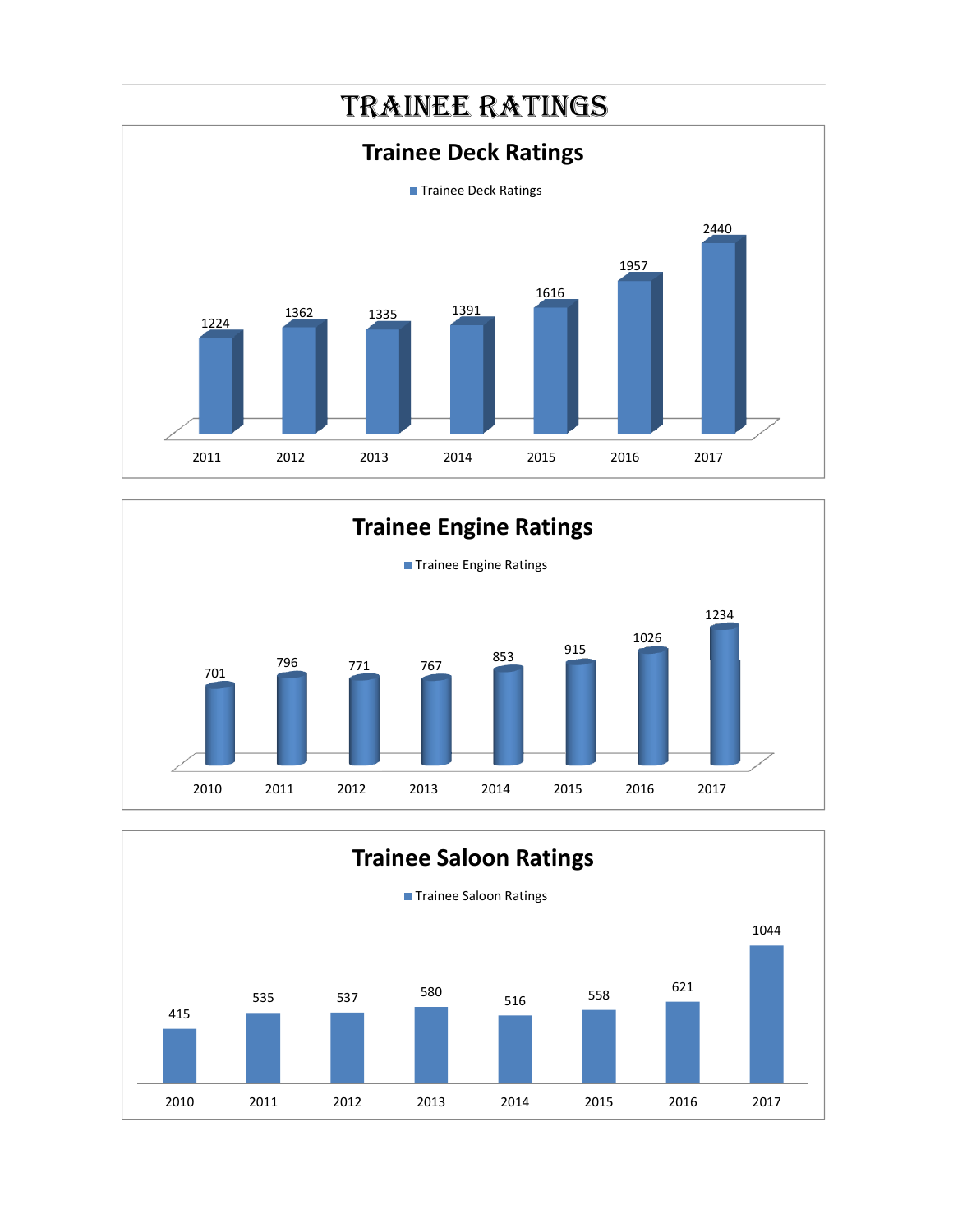



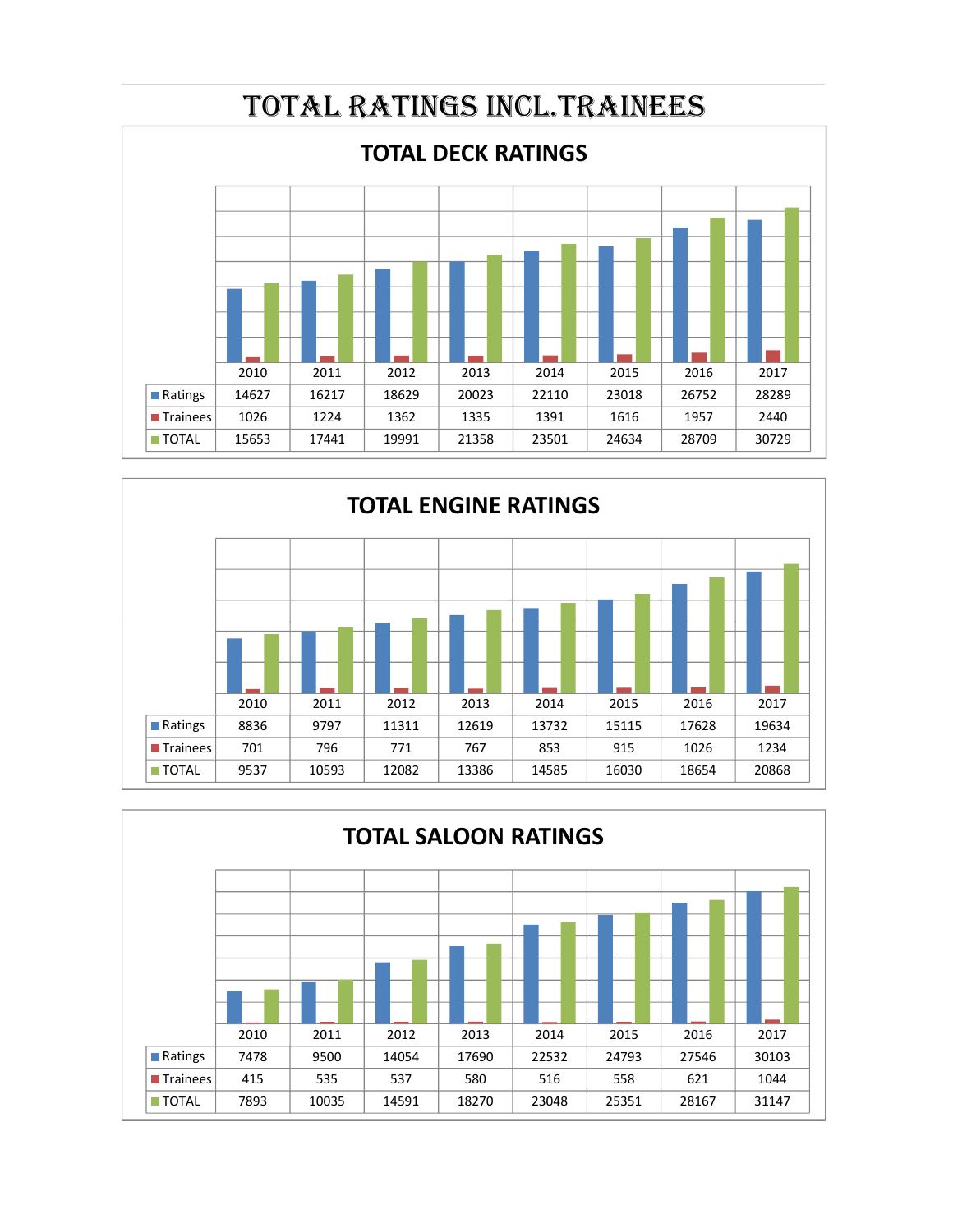



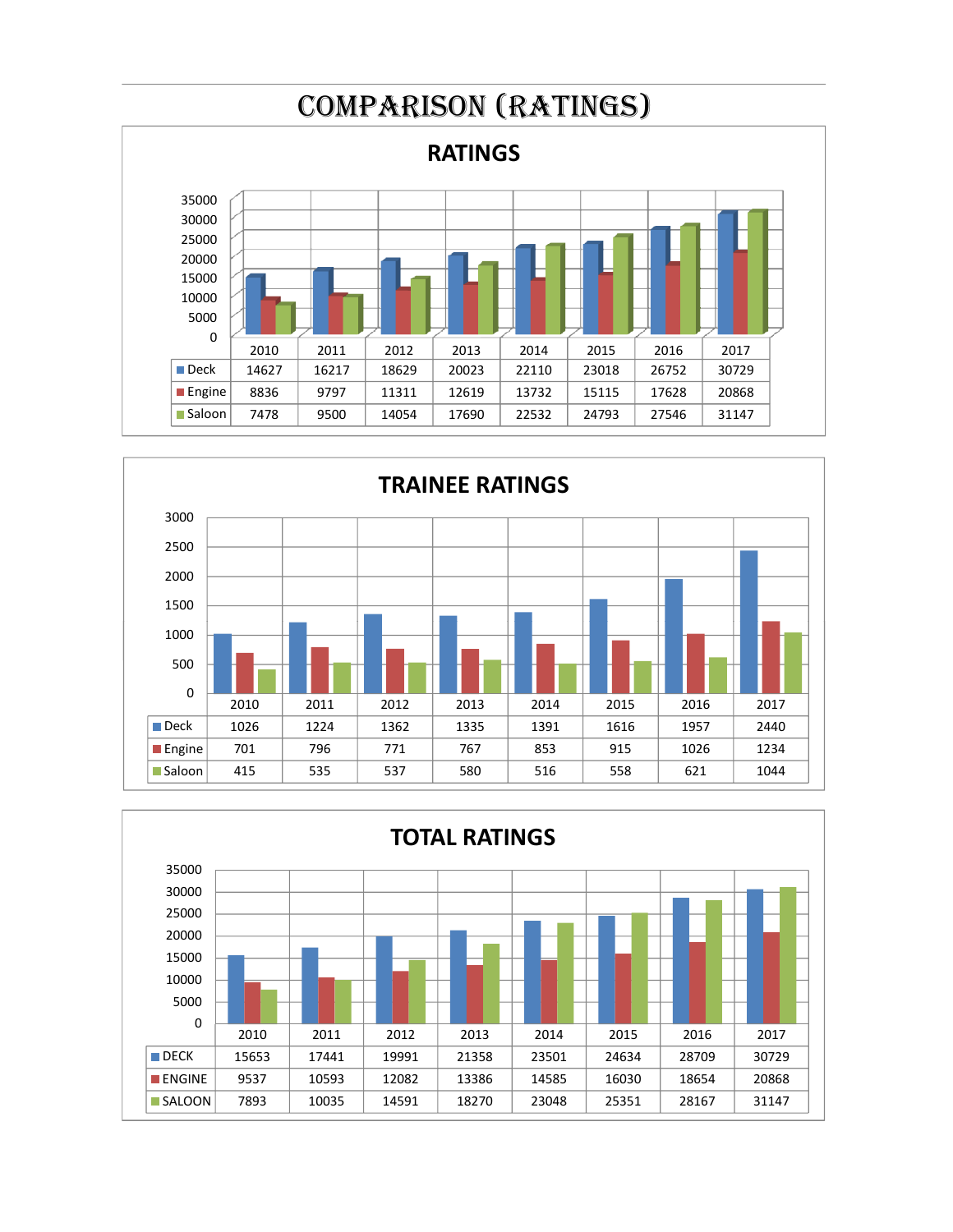